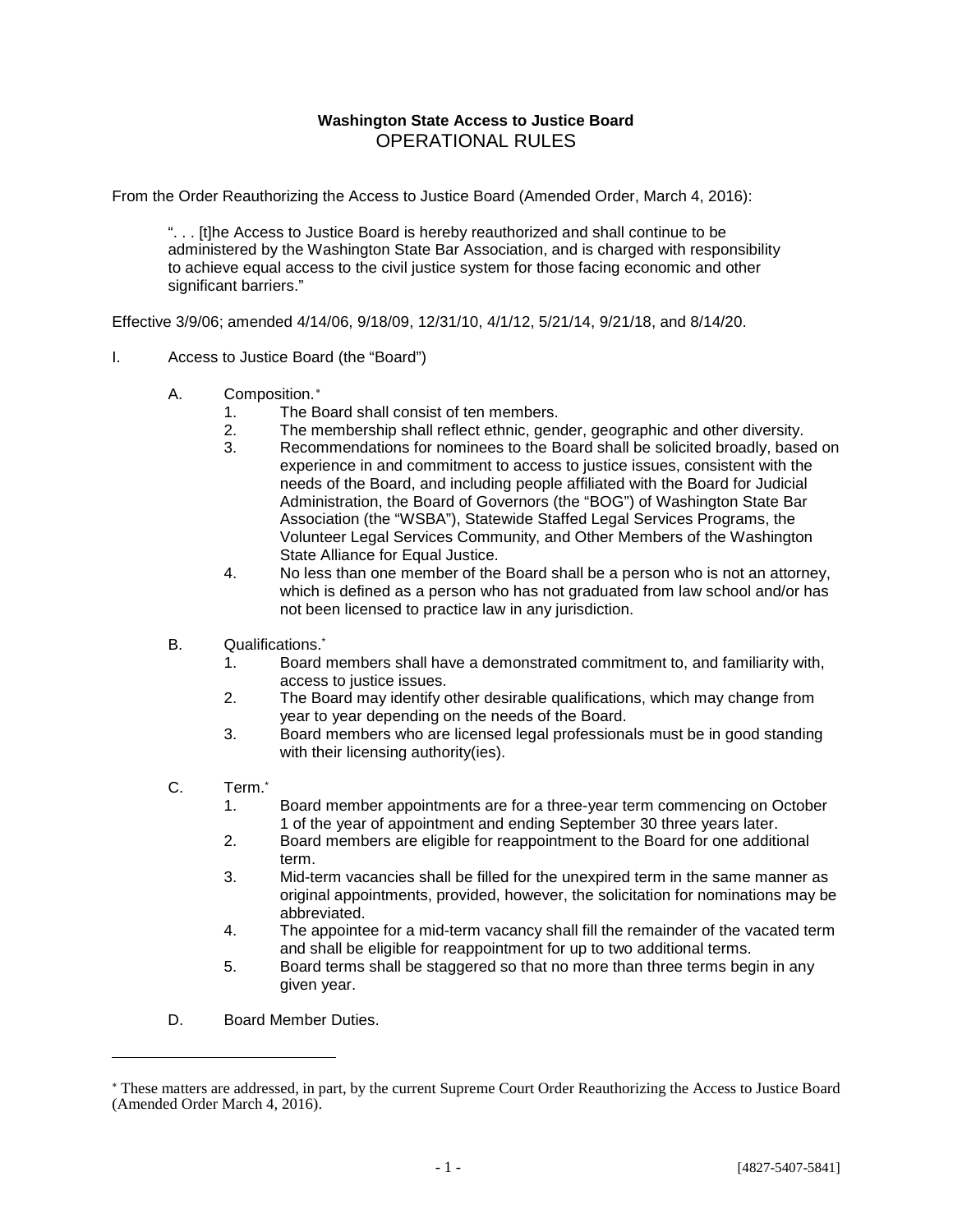Each Board member shall use best efforts to:

- 1. Attend each Board meeting;
- 2. Prepare for participation in Board meetings by reading the meeting materials sent before the meetings;
- 3. Follow up on tasks assigned at Board meetings;
- 4. Attend the annual retreat and participate in developing the Board's annual work plan;
- 5. Attend the Access to Justice Conference;
- 6. Represent the Board at the request of the Chair;
- 7. Contribute to the Campaign for Equal Justice once a year; and
- 8. Advance the work of the Board by serving as an ATJ Committee Co-Chair and/or a liaison to an outside entity. See IV(c)(4) for Committee Co-Chair duties and I(E)(1) for liaison duties.
- E. Board Liaison.
	- 1. Duties.
		- A Board member or volunteer who acts as a liaison to an outside entity will:
			- a. Attend meetings of the other entity as often as possible;
			- b. Listen to meeting topics with an ear and eye to the potential impact on access to justice and Board priorities, and look for opportunities to work collaboratively;
			- c. Report back to the Board regularly or more often if pressing matters arise that need to be brought to the Board's attention; and
			- d. Assist the Board in communicating information and requests back to the other entity.
	- 2. Appointment.
		- a. On an annual basis, the Board Chair will solicit Board members' preferences for which outside entities they would like to serve as a liaison to. The Board Chair will then propose liaison assignments to be approved by the Executive Committee.
- II. Board Meetings.
	- A. Form of Board Meetings.
		- 1. Regular meetings shall be scheduled in advance. The schedule, agenda and materials will be posted online.
		- 2. Special meetings may be called by the Chair or upon the written request of four Board members. There must be at least three days' notice of any special board meeting with notice given by mail, e-mail or phone. Special meetings may be held by video conferencing, telephone, or in person.
		- 3. Meetings are open to the public, but the Board reserves the right to meet in executive session.
	- B. Frequency.

Board meetings shall be scheduled as often as necessary to conduct the Board's business, but not less frequently than once a quarter.

- C. Attendance.
	- 1. Board members may attend meetings in person or by audio or video conference call. In-person attendance is preferred but not mandatory.
	- 2. A Board member who misses more than three meetings in any 12-month period will be considered to have resigned from the Board. The Executive Committee will notify the member of the resignation. Any Board member may go before the Executive Committee to seek relief from this provision.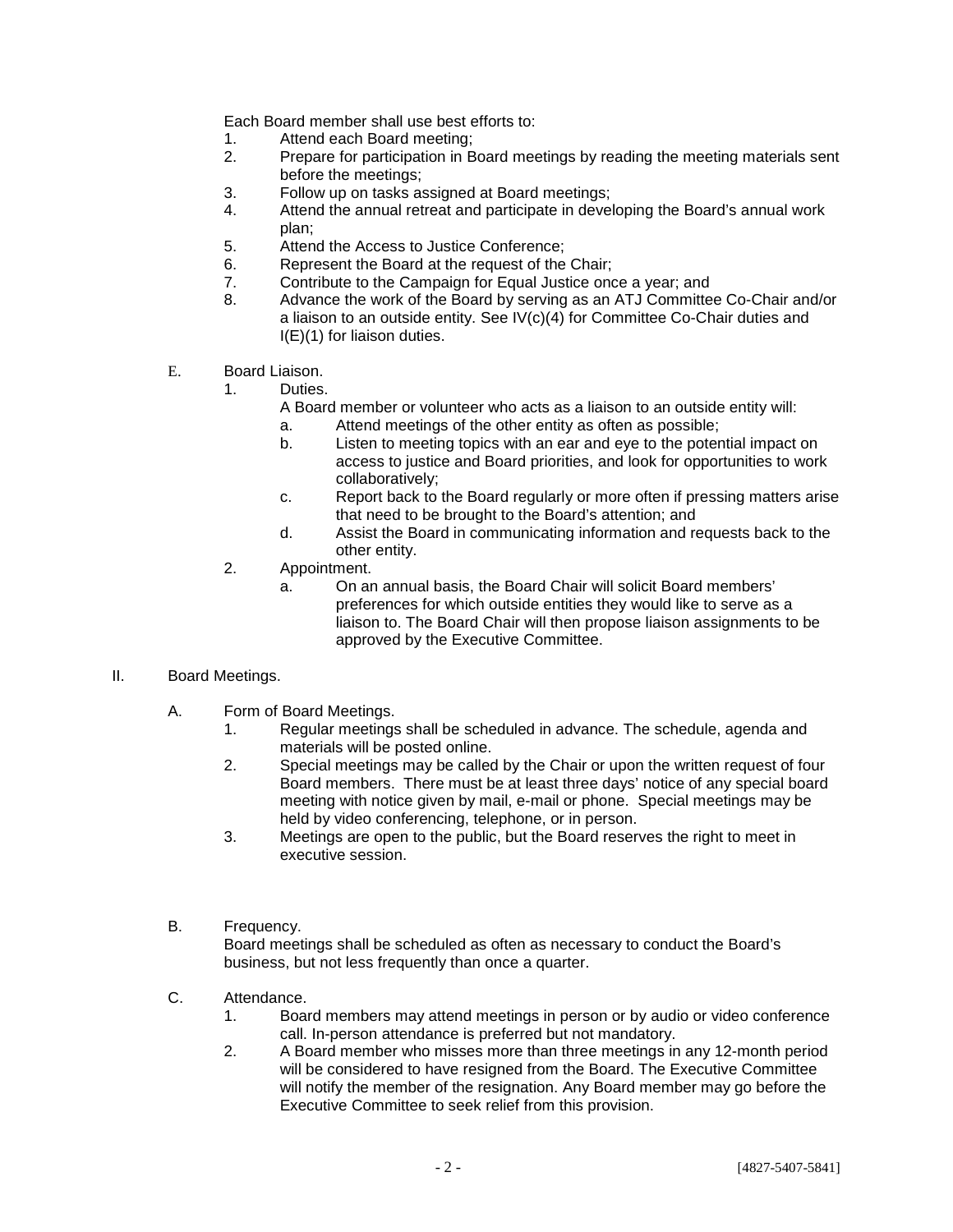- 3. Members who anticipate an absence may attend the Executive Committee meeting prior to the Board meeting they will miss and the absence will not be counted towards the three absences.
- 4. The Chair will update members by email once they have missed two meetings in a 12-month period.
- D. Quorum.
	- 1. A majority of the Board members shall constitute a quorum for any meeting.
	- 2. Once established during a meeting, a quorum shall be deemed to continue for the remainder of the meeting.
- E. Manner of Action.
	- 1. The Board may act upon motion or resolution adopted at a meeting at which a quorum is present.
	- 2. A motion or resolution shall be adopted if approved by a majority of those Board members in attendance at the time the vote takes place.
	- 3. There shall be no voting by proxy or email.
- III. Board Officers.
	- A. Chair.<sup>\*</sup>
		- 1. Qualifications.

The Board shall identify desirable qualifications, which may change from year to year depending on the needs of the Board.

2. Selection.

The Chair-Elect shall succeed to the position of Chair at the end of the term of the predecessor. If there is a vacancy in the position of Chair during a two-year term for any reason, the Chair-Elect shall succeed to the position of Chair to serve out the term of the predecessor.

- 3. Term.\*
	- a. The Chair shall serve a two-year term which can extend up to one year beyond the expiration of the Chair's second Board term. In such a case, the Chair shall continue to serve as an eleventh member of the Board until his or her term as Chair expires.
	- b. Each Chair shall serve only one full term, but may serve a full two-year term after serving out the term of a predecessor who left office early.
- 4. Duties.

The Chair shall:

- a. Serve as spokesperson for the Board;
- b. Have the authority to call for special meetings of the Board and the Executive Committee;
- c. Propose Board members to serve as liaisons to outside groups to be approved by the Executive Committee;
- d. Propose committee chair appointments to be approved by the Executive Committee except that the EJC proposed chair must be approved by the full ATJ Board;
- e. Make appointments to committees;
- f. Appoint chairs and members of ATJ Board task forces;
- g. Lead Board and Executive Committee meetings; and
- h. Work to ensure that the Board's initiatives are moving forward.

#### **B. Chair-Elect.**

- 1. Qualifications.
	- a. Each nominee for Chair-Elect must have served at least one year on the Board.
	- b. The Board shall identify desirable qualifications, which may change from year to year depending on the needs of the Board.
- 2. Selection.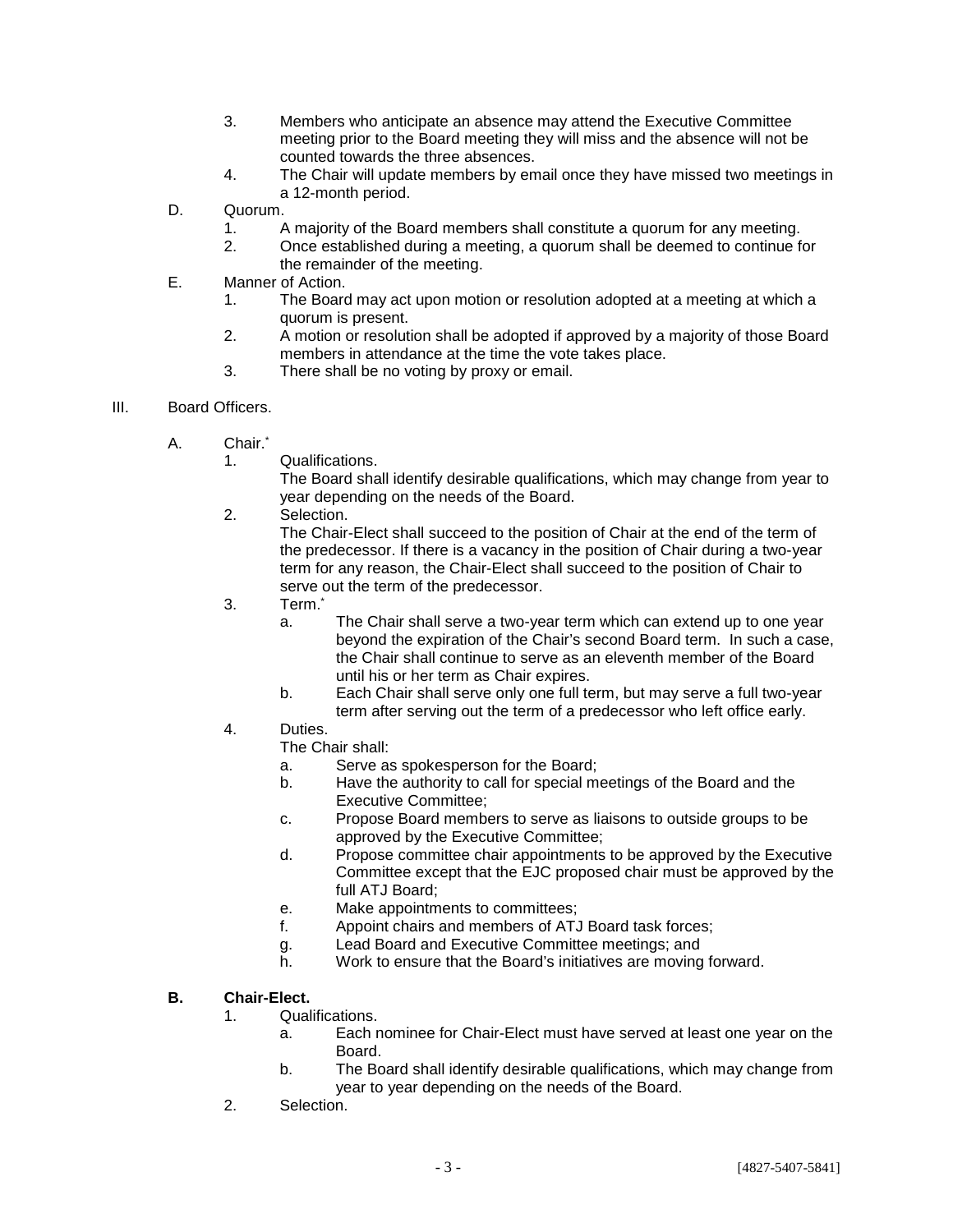- a. No less than six months into the first year of the Chair's term, the Chair shall solicit self-nominations from members interested in serving as Chair-Elect. The Chair shall disclose the nominations to the Board at least two months prior to the September meeting in the year of the election.
- b. The Chair-Elect shall be elected by the Board no later than September 1 in the year first year of the Chair's term. The Board will vote by secret ballot to elect the Chair-Elect. Candidates must receive votes from a majority of the Board to be elected. If necessary, there will be multiple voting rounds until someone receives a majority vote. The votes will be counted by the Chair and by the Access to Justice Manager. The votes will remain secret unless the Board votes to have the voting results made public.
- c. If there is a vacancy in the position of Chair-Elect for any reason, a new Chair-Elect shall be elected by the Board as soon as possible to serve out the remaining term of the predecessor.
- 3. Term.

The Chair-Elect shall serve a one-year term, but may serve less than a one-year term after replacing a Chair who left office early.

- 4. Duties.
	- The Chair-Elect shall:
	- a. Succeed to the position of Chair upon the end of the predecessor Chair's term or a vacancy in that position;
	- b. Support the Chair;
	- c. Serve as Chair when the Chair is unable to fulfill his/her obligations, including leading Board and Executive Committee meetings, if necessary; and
	- d. Serve on the Executive Committee.

#### **C. Executive Committee.**

1. Membership.

The Executive Committee shall consist of the Chair, the Chair-Elect and two additional Board members selected by the Board annually before October 1. In years when there is no Chair-Elect, three additional members will be selected by the Board. The Board will elect the Executive Committee members by secret ballot with each Board member casting a vote for two or three persons depending on the number of positions being filled. Candidates must receive votes from a majority of the Board to be elected. If necessary, there will be multiple voting rounds until the positions are filled by members receiving a majority vote. The Board Chair and the Access to Justice Manager will count the votes. The votes will remain secret unless the Board votes to have the voting results made public. The Access to Justice Board Manager, serving *ex officio*, shall also participate in Executive Committee meetings.

- 2. Executive Committee Meetings.
	- a. Form of Executive Committee Meetings.
		- i. Regular meetings shall be scheduled in advance and held approximately 10 days prior to each Board meeting.
		- ii. Special meetings shall be called by the Chair with notice to other Executive Committee members.
		- iii. Meetings are open to all Board members.
	- b. Attendance.
		- Executive Committee members may attend meetings in person or by audio or video conference call. In person attendance is preferred but not mandatory.
	- c. Quorum.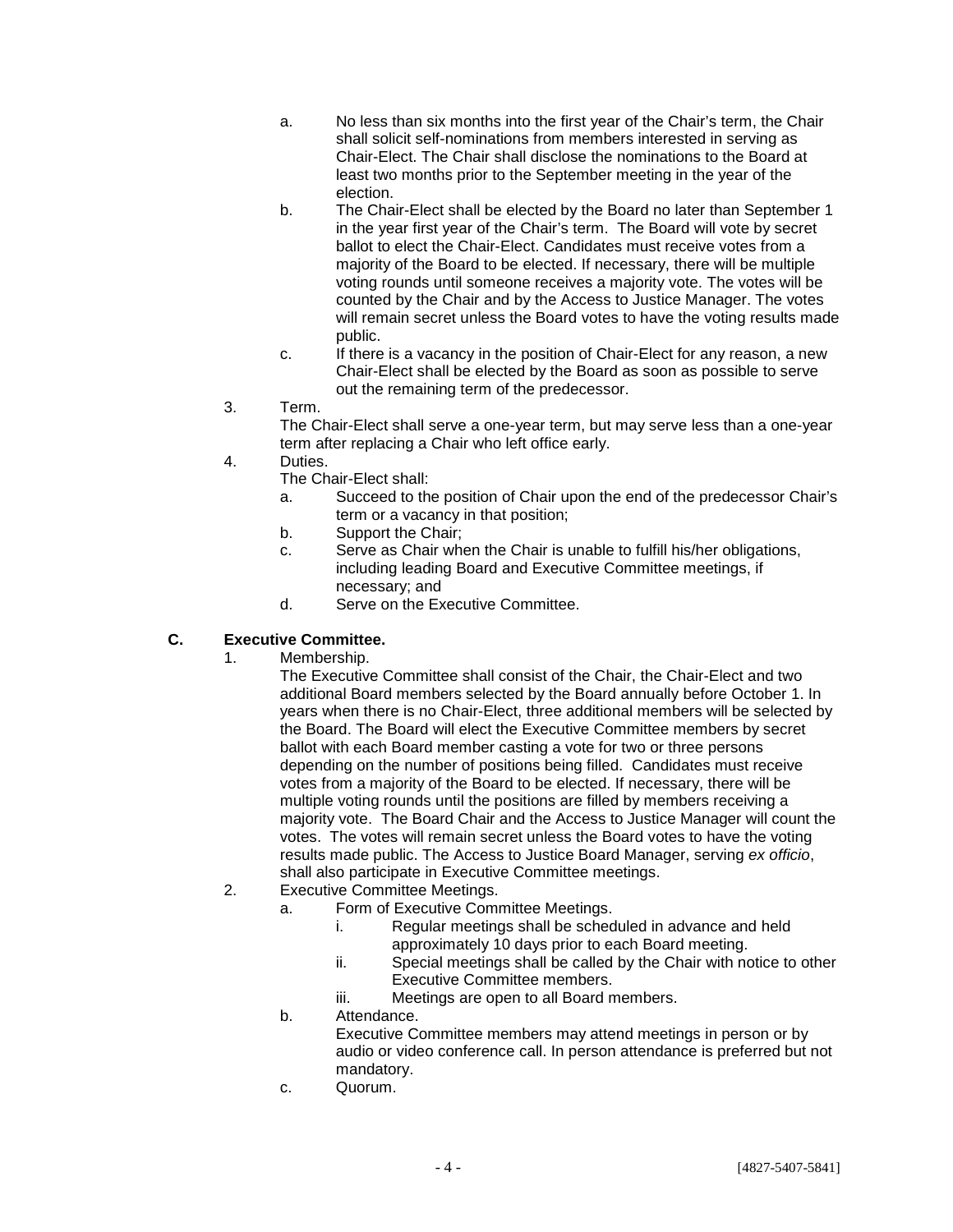At least three of the four Executive Committee Board members constitutes a quorum A quorum requires at least three members to be present.

- d. Manner of Action.
	- i. No action may be taken by the Executive Committee except at a meeting with a quorum in attendance.
	- ii. iii.
	- iv. There shall be no voting by proxy, mail or e-mail.
- D. Executive Committee Duties.
	- The Executive Committee shall:
		- 1. Set agendas for Board meetings;
		- 2. Accept or reject the Chair's proposed liaison and committee chair appointments;
		- 3. Carry out ATJ Board directives;
	- 4. Act on matters delegated by the Board; and

#### **IV. Committees and Task Forces.**

A. Standing Committees.

The Board shall establish standing committees to help the Board accomplish its mission. The Board will, on an annual basis, review the work of each standing committee to determine whether each committee continues to advance the Board's work. The Board may dissolve a standing committee at its discretion. The Board may remove a committee chair, or member, at its discretion. The Board may revise the mission of a standing committee to address changing priorities. The Board may establish new standing committees as necessary and appropriate. The Committees shall follow the committee rules described in the Operational Rules unless the Committee has proposed its own operating rules which were approved by the Board. If the Board has approved a Committee's own rules, those rules shall be incorporated into the Operational Rules as an addendum.

B. Special Initiatives Task Forces.

The Board may establish task forces with limited life spans to work on specific initiatives. The Board Chair will appoint the chairs and members of all special initiatives and task forces. The Board will provide the specific charges to the task forces and shall establish time frames and reporting requirements for completing the work. In all other respects, these special initiatives task forces, their chairs and members are subject to the same requirements as standing committees.

- C. Committee Chairs.
	- 1. Qualifications

The Chair and Executive Committee, in appointing Committee Chairs, should take into account the following:

- a. Committee Chairs should reflect ethnic, gender, geographic and other diversity to the greatest extent possible.
- b. Committee Chairs who are legal professionals must be in good standing with their licensing authority(ies).
- 2. Selection.
	- a. Each Committee will generally be co-chaired by a Board member and a person who is not a Board member except for the Equal Justice Coalition (EJC) and the Pro Bono Council (PBC). The EJC and PBC shall be governed by their respective Operational Rules (see Appendix B and C).
	- b. On an annual basis, the Board Chair will solicit Board members' preferences for which Committee they would like to co-chair. The Board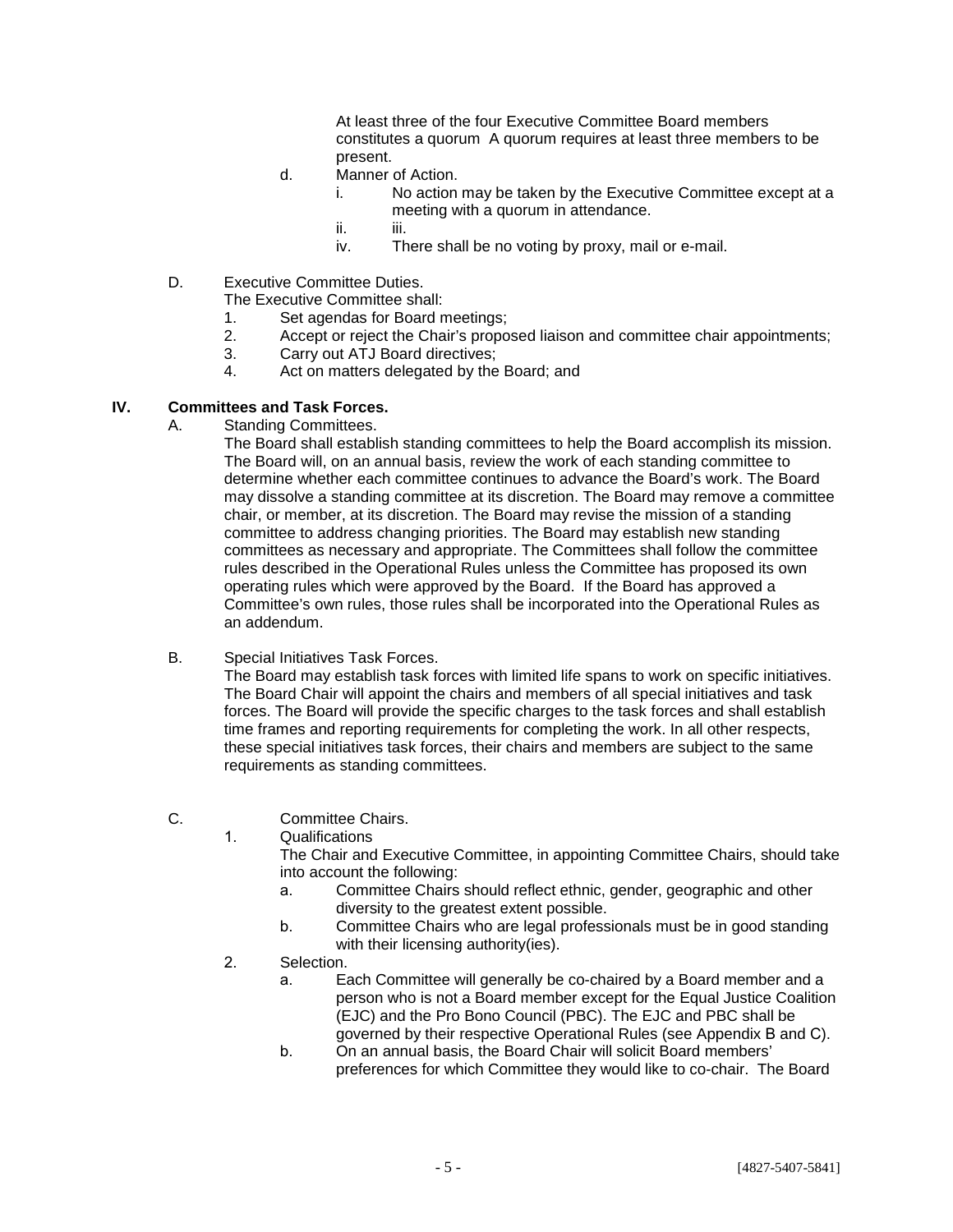Chair will then propose co-chair committee assignments to be approved by the Executive Committee.

- c. At least two months prior to the end of the non-Board Committee Co-Chair's term, the Committee Co-Chairs shall solicit nominations (including self-nominations) from the Committee and the new non-Board Co-Chair shall be selected by majority vote of the committee.
- d. The Executive Committee has authority to reject or accept proposed Committee Co-Chairs. All Committee Co-Chair appointments are made effective at the start of the ATJ fiscal year which is October 1.
- 3. Term.
	- a. Non-Board Committee Co-Chairs shall serve a two-year term, which may be renewed. However, a non-Board Committee Co-Chair cannot serve for more than four consecutive years.
	- b. The Board Committee Co-Chairs shall serve at least a one-year term which shall be renewable depending on the needs determined by the Board.
- 4. Duties.
	- Each Committee Chair shall:
	- a. Read and follow the *Best Practices for Recruiting and Retaining Access to Justice Board Volunteers*;
	- b. Provide an orientation to new committee members about the work of the committee;
	- c. Serve as spokesperson for the committee and its initiatives;
	- d. Set the agenda for each committee meeting;
	- e. Schedule, convene and lead committee meetings, which may be attended in person or by conference call;
	- f. Ensure notes of the meeting are kept and distributed to committee members;
	- g. Direct the development and oversight of committee goals, work plans, deadlines and committee member assignments; and,
	- h. Facilitate the recruitment and retention of committee members and the succeeding Committee non-Board Co-Chairs.
- D. Committee Members.
	- 1. Qualifications.

The Board, in appointing committee members, should take into account the following:

- a. Committee membership should reflect ethnic, gender, geographic and other diversity to the greatest extent possible.
- b. Committee members who are legal professionals must be in good standing with their licensing authority(ies).
- c. Committees should seek members outside the legal profession who can contribute skills, expertise and ideas that are not legal in nature.
- 2. Selection.

Individuals who wish to join the Committee can apply by sending a request to the Committee that includes the following: information about the background, skills and perspective they will offer to the Committee, and a stated commitment to attend regular meetings and engage in the Committee's work. Membership is determined by a majority vote of the Committee. If the Committee votes to accept the applicant, an invitation will be sent by the Committee Co-Chairs.

3. Term.

Committee member appointments are for a one-year term, which may be renewable. If a Committee proposes their own operating procedures which are approved by the Board, then those operating procedures will dictate the Committee's term limits and supersede the term limits here.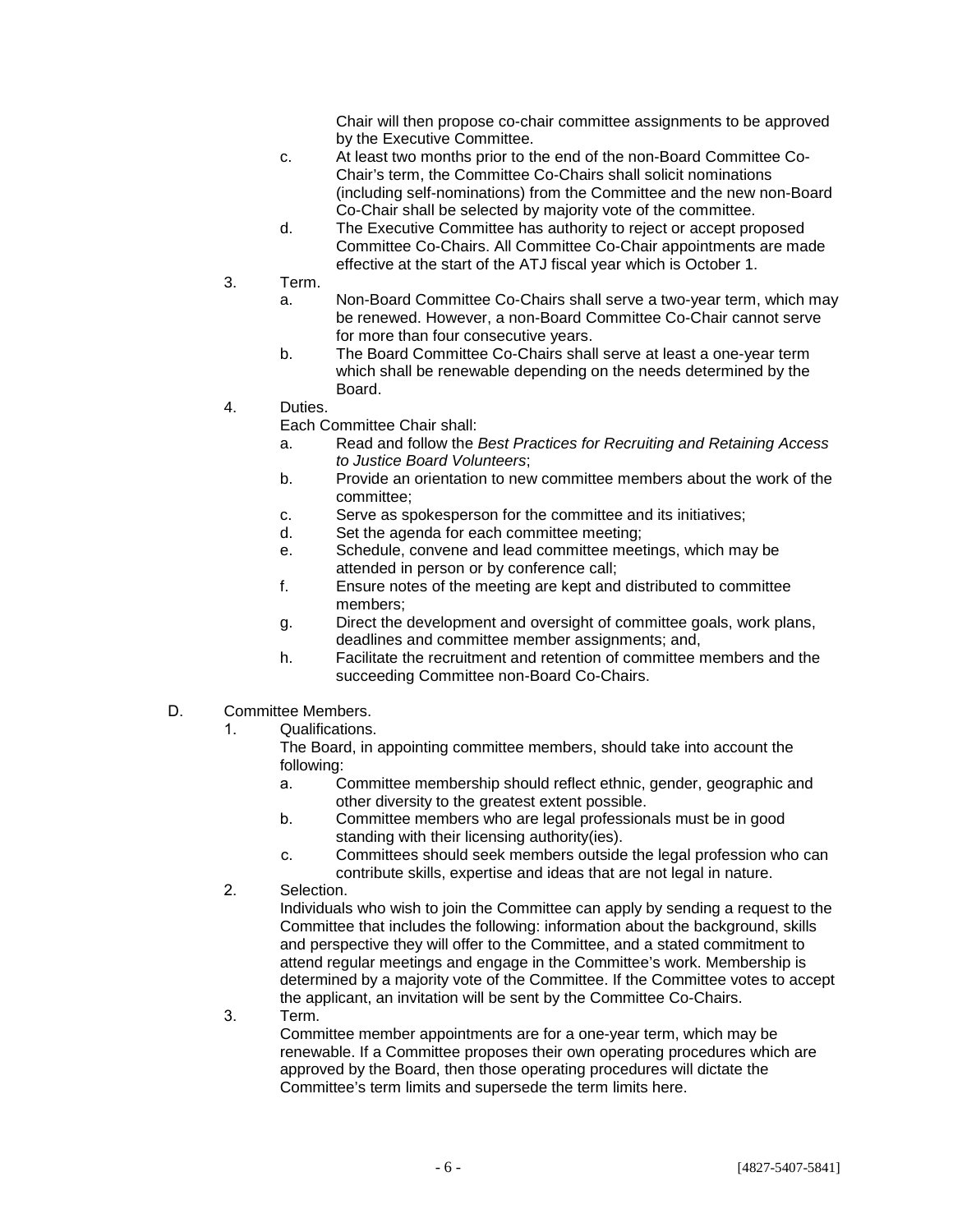E. Committee Operating Procedures.

The Board recognizes the unique needs of each committee and to the extent possible encourages committee structure and operations that enable the committee to effectively address its mission. The Board has determined that the following operating procedures are necessary:

- 1. No committee or its members may enter into contracts or negotiations that bind the Board or the WSBA.
- 2. No committee may take a formal public position on an issue or represent the Board without the express approval of the Board.
- 3. Each committee shall be accountable for establishing a workplan in a timely manner each year, as advised by the Access to Justice Board Manager, and proactively communicating progress with the Board.

#### **V. Other matters.**

- A. Staff.
	- 1. WSBA staff shall provide strategic and leadership support for the work of the Board and its committees (e.g., overall management of Board budget, strategic thinking and delivery on Board goals and initiatives). The Board will work with the Access to Justice Board Manager to prioritize its support based on staff expertise and capacity, and the needs of the Board, committees or task forces.
	- 2. WSBA staff shall also provide the following administrative support:
		- a. Board, committee and task force roster maintenance;
		- b. Committee e-mail listserv creation and maintenance;
		- c. Logistical arrangements (meeting space at WSBA, conference call numbers, beverage service, meeting notices) for Board, committee and task force meetings; and
		- d. Electronic distribution of Board and Executive Committee meeting materials. Paper copies of materials will not be distributed unless requested.
		- e. Staff are not required to attend committee or task force meetings unless a Committee Co-Chair requests, at the beginning of the fiscal ATJ year, that the committee or task force have a staff member attend for the purpose of taking notes and/or providing input to the committee.
		- f. Staff will attend all Board and Executive Committee meetings and will take minutes.
- B. Amendments. The Board may amend these operational rules.
- C. Other Administrative Procedures.
	- 1. The Board shall maintain records as scheduled in the WSBA retention policy.
	- 2. The Board shall record and maintain minutes of its Board and Executive Committee meetings.
	- 3. The Board shall prepare and deliver an annual report to the BOG and the Supreme Court.<sup>\*</sup>
	- 4. The Board shall not enter into contract negotiations nor sign contracts. The Access to Justice Manager may facilitate review and approval of contracts by the WSBA.
	- 5. The Board shall retain copies of all contracts entered into on its behalf by the WSBA.
- D. Website.
	- The Board shall maintain a web presence, which may include the following:
	- 1. Board meeting minutes for the previous twelve months;
	- 2. Annual Board reports to the BOG and the Supreme Court;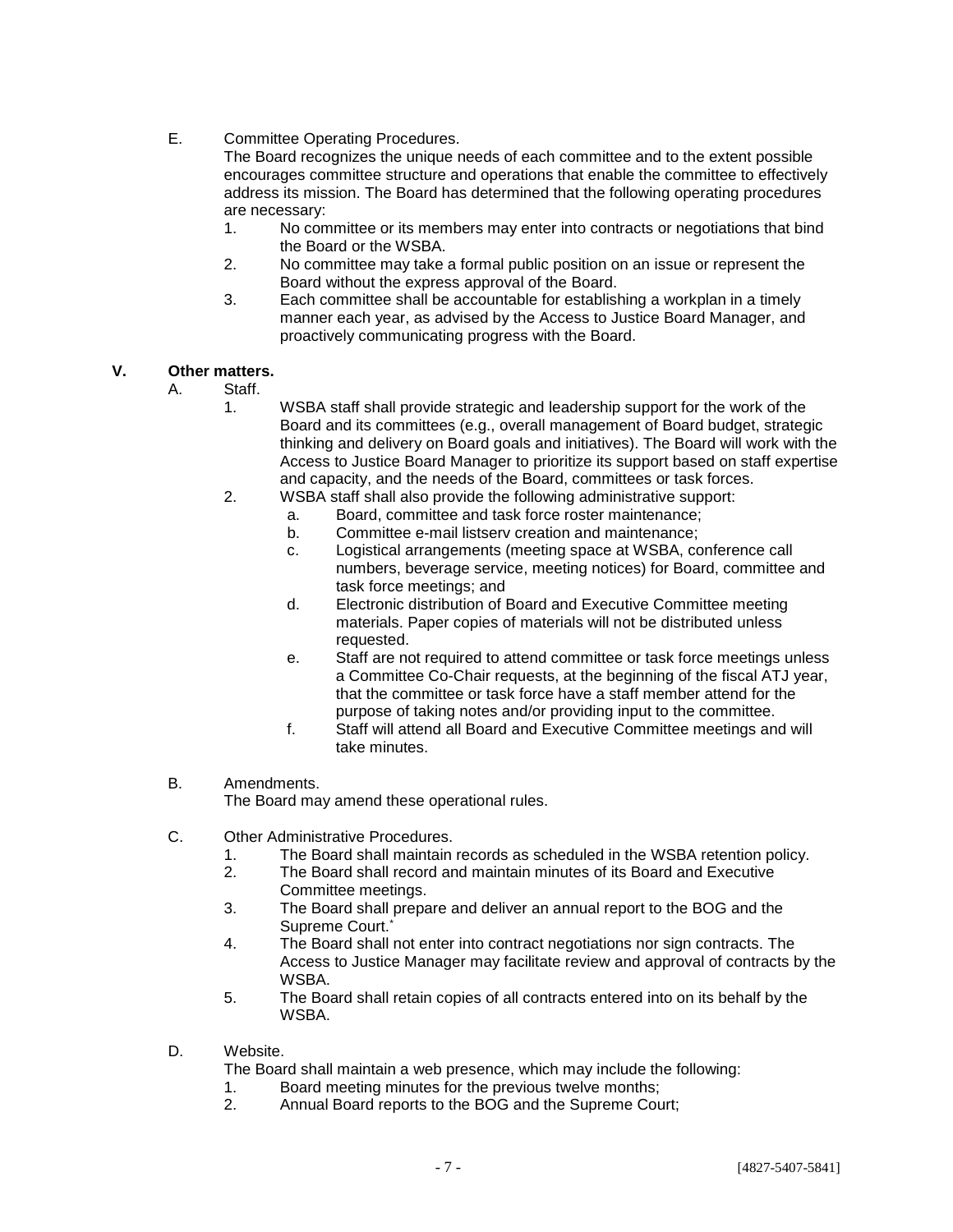- 3. Key Board documents, including its authorizing order from the Supreme Court; and
- 4. A schedule of its regular meetings, which will also be posted on the WSBA website.
- E. Policies.

The Board may adopt policies from time to time.

- 1. *Use of ATJ Board letterhead (2-27-95)*: There are no restrictions on the use of ATJ Board letterhead. ATJ Board members may use ATJ Board letterhead for any purpose provided the ATJ Board has taken a position on the issue. An exception is private fundraising because judges are prohibited from soliciting money.
- 2. *Keller rebate policy (3-20-95)*: Expenses associated with lobbying efforts by the ATJ Board in support of continued funding for legal aid programs — which includes letterhead — do not fall within the WSBA's *Keller* rebate policy.
- 4. *ATJ Board endorsements of candidates for elected office (4-9-04; amended 6-9- 06)*: (1) The ATJ Board shall not endorse candidates for elected office. (2) ATJ Board members may endorse candidates for elected office provided they do not identify themselves as Access to Justice Board members. (3).
- 5. *Guidelines Regarding Third-Party Requests for ATJ Board Support (6-1-07; amended 7-17-14)*: The ATJ Board periodically receives requests from third parties to sponsor (or co-sponsor), support, or endorse events, initiatives, legislative or policy issues (including substantive and fiscal matters) and court rules.
- 6. *Pro Bono Council Operational Rules (2014)*
- 7. *Equal Justice Coalition Operational Rules*
- *8. Delivery System Committee Operational Rules*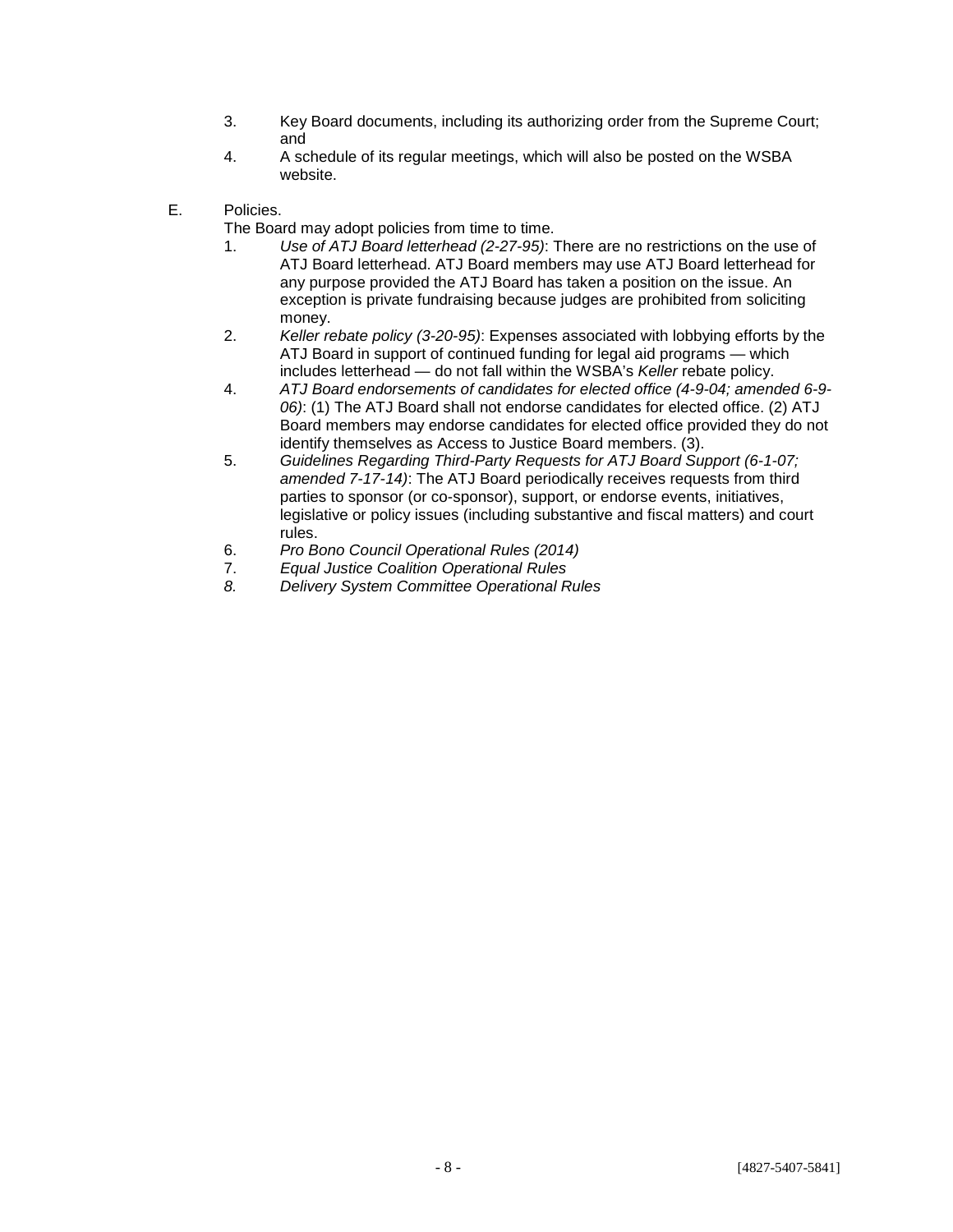# **Attachment A**

Guidelines Regarding Requests for ATJ Board and ATJ Board Committee Support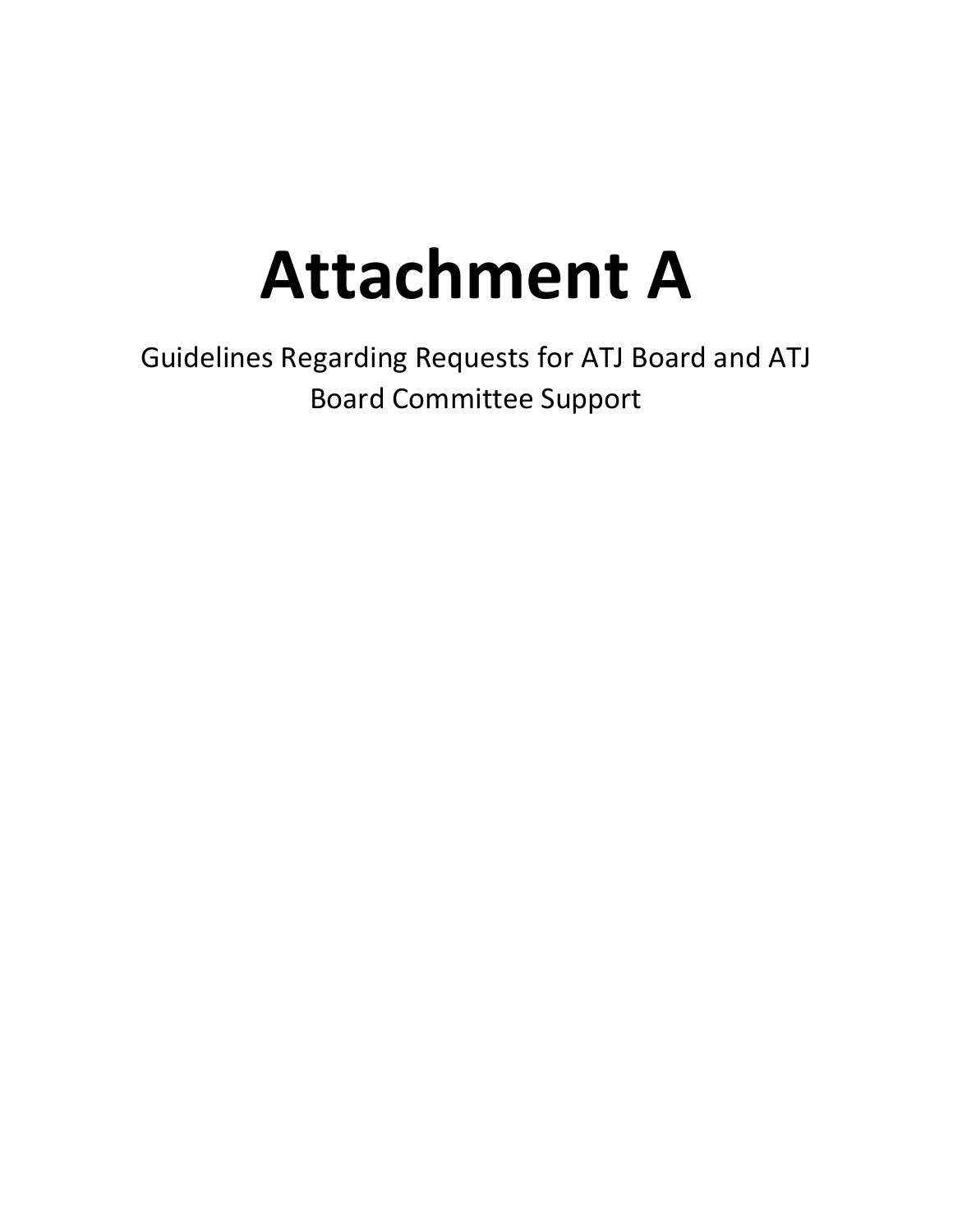

## **GUIDELINES REGARDING REQUESTS FOR ATJ BOARD AND ATJ BOARD COMMITTEE SUPPORT**

**Policy Statement:** The ATJ Board and its committees ("Committees") periodically receive requests from third parties to sponsor (or co-sponsor), support, or endorse events, initiatives, legislative or policy issues (including substantive and fiscal matters), and court rules ("Support"). Committees periodically desire to provide Support without having received a request from a third party.

> Recognizing that access to the civil justice system is a fundamental right, the Access to Justice Board and Committees work to achieve equal access for those facing economic and other significant barriers (the "Mission"). The mission is reflected in the following foundational documents (the "Mission Documents"):

- [Supreme Court Order Reauthorizing the ATJ Board](http://www.wsba.org/%7E/media/Files/Legal%20Community/Committees_Boards_Panels/ATJ%20Board/ATJ%20Board%20Order%202012%2003%2008.ashx)
- [Hallmarks of an Effective Statewide Civil Legal Services System](http://www.wsba.org/%7E/media/Files/Legal%20Community/Committees_Boards_Panels/ATJ%20Board/2014%2003%2028%20Alliance%20HALLMARKS.ashx)
- [ATJ Board's Statement of Principles and Goals](http://www.wsba.org/%7E/media/Files/Legal%20Community/Committees_Boards_Panels/ATJ%20Board/Access%20to%20Justice%20Statement%20of%20Principles%20and%20Goals.ashx)
- Plan for the Delivery of Civil Legal Aid to Low Income People in [Washington](http://www.wsba.org/%7E/media/Files/Legal%20Community/Committees_Boards_Panels/ATJ%20Board/Plan%20for%20the%20Delivery%20of%20Civil%20Legal%20Aid%20to%20Low%20Income%20People%20in%20Washington%20State%20-%20Revised%202006.ashx) State (the "State Plan")
- [ATJ Board's Operational Rules](http://www.wsba.org/%7E/media/Files/Legal%20Community/Committees_Boards_Panels/ATJ%20Board/Access%20to%20Justice%20Board%20Operational%20Rules%202011.ashx)

The ATJ Board and Committees may provide Support consistent with the Mission as expressed in the Mission Documents pursuant to the below Principles and Procedures.

### **Principles:** In evaluating third-party requests for Support, the ATJ Board and its committees will be guided by the following principles:

- (1) Is the request consistent with the ATJ Board's Mission as expressed in the Mission Documents?
- (2) Does the ATJ Board or the committee have sufficient time, expertise, knowledge, and information to make an informed and credible response to the request?
- (3) Has the ATJ Board or committee appropriately received and considered input from, and the impact on, other relevant stakeholders regarding the request for Support?
- (4) Will the ATJ Board or committee be able to provide ongoing Support, if requested and necessary?



Access to Justice Board, 1325 Fourth Avenue – Suite 600, Seattle, WA 98101-2539 • Phone: 206 727-8262, Fax: 206 727-8310 www.wsba.org/atj Established by The Supreme Court of Washington • Administered by the Washington State Bar Association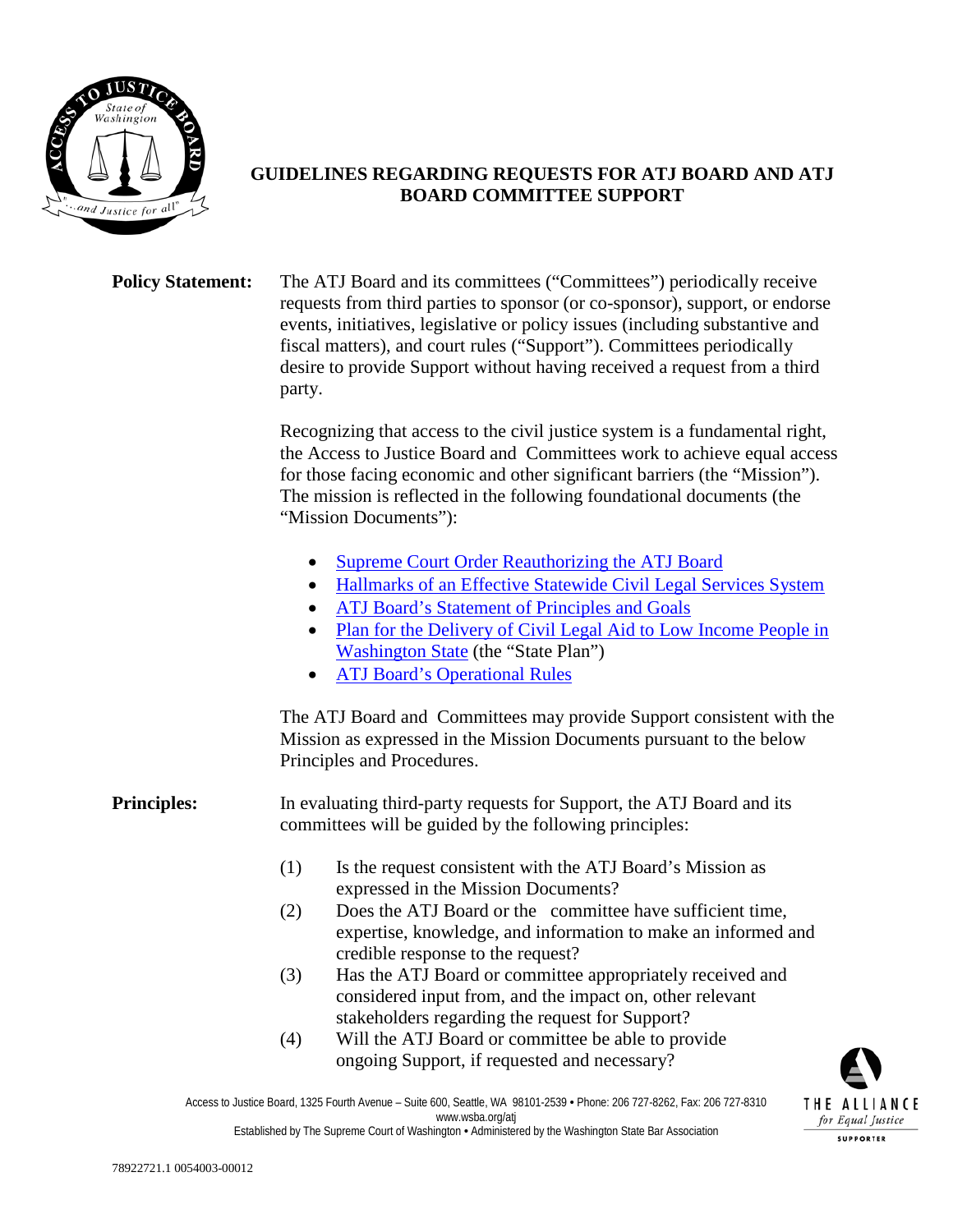- (5) How important is the ATJ Board's or the committee's Support to the third-party's request and/or advancing the ATJ Board's Mission?
- (6) In light of the foregoing factors and the ATJ Board's or committee's time and resources, what type and level of ATJ Board or committee Support (including communication of that Support) is appropriate?

**Procedures:** A party requesting ATJ Board or a Committee's Support will be asked to complete a checklist in support of its request. In the normal course, the Executive Committee of the ATJ Board or the Committee, as applicable will consider the request and make a recommendation to the ATJ Board; provided, however, that, consistent with the Operational Rules, the Executive Committee may "[a]ct on behalf of the Board on . . . urgent matters, or otherwise as delegated by the Board" (IV.C.2.). The Executive Committee or the Committee may ask the party submitting the request to provide additional information that will assist the Executive Committee or the Committee in making its recommendation to the ATJ Board. The Executive Committee or the Committee may also defer recommending any action on the request until other relevant parties have considered it.

> The ATJ Board may define the level of Support it determines it or a Committee will provide, if any, and such decision will be communicated to the requesting party following such decision.

Committees shall not provide Support without the approval of the ATJ Board. If a Committee wants to provide Support, it will ask the ATJ Board to provide the Support requested. The ATJ Board will either: (1) endorse the action and provide the requested Support; (2) not endorse the action or provide Support but allow the Committee to do so; or (3) not endorse the action and prohibit the Committee from providing Support. If the ATJ Board takes action (2) above, in all communications by the Committee, it must be made clear that the position taken is the Committee's position and not the position of the ATJ Board. The Pro Bono Council and Equal Justice Coalition do not need ATJ Board approval to provide Support and are governed by separate operating procedures and guidelines.



Access to Justice Board, 1325 Fourth Avenue – Suite 600, Seattle, WA 98101-2539 • Phone: 206 727-8262, Fax: 206 727-8310 www.wsba.org/atj Established by The Supreme Court of Washington • Administered by the Washington State Bar Association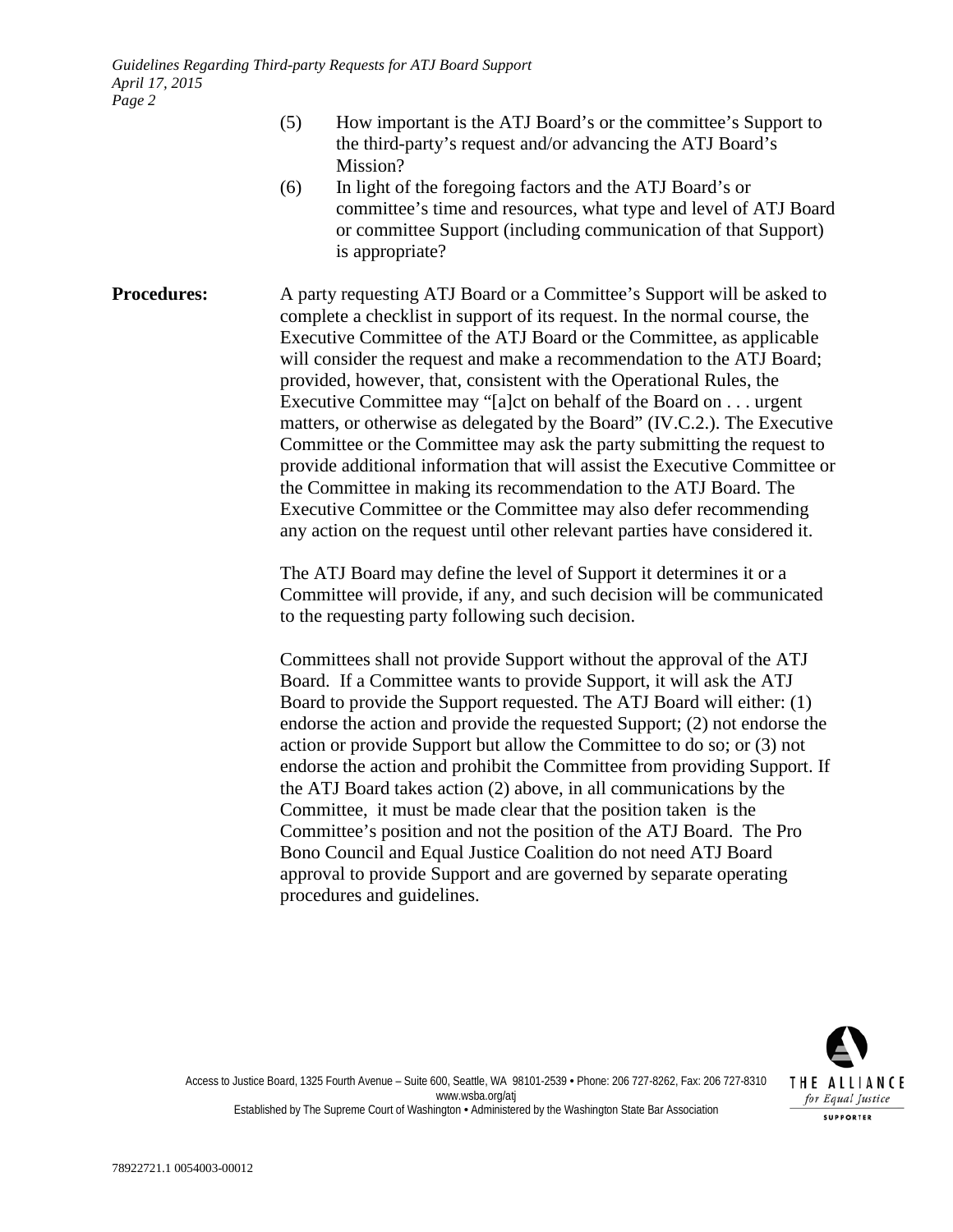# **Attachment B**

Pro Bono Council Operational Rules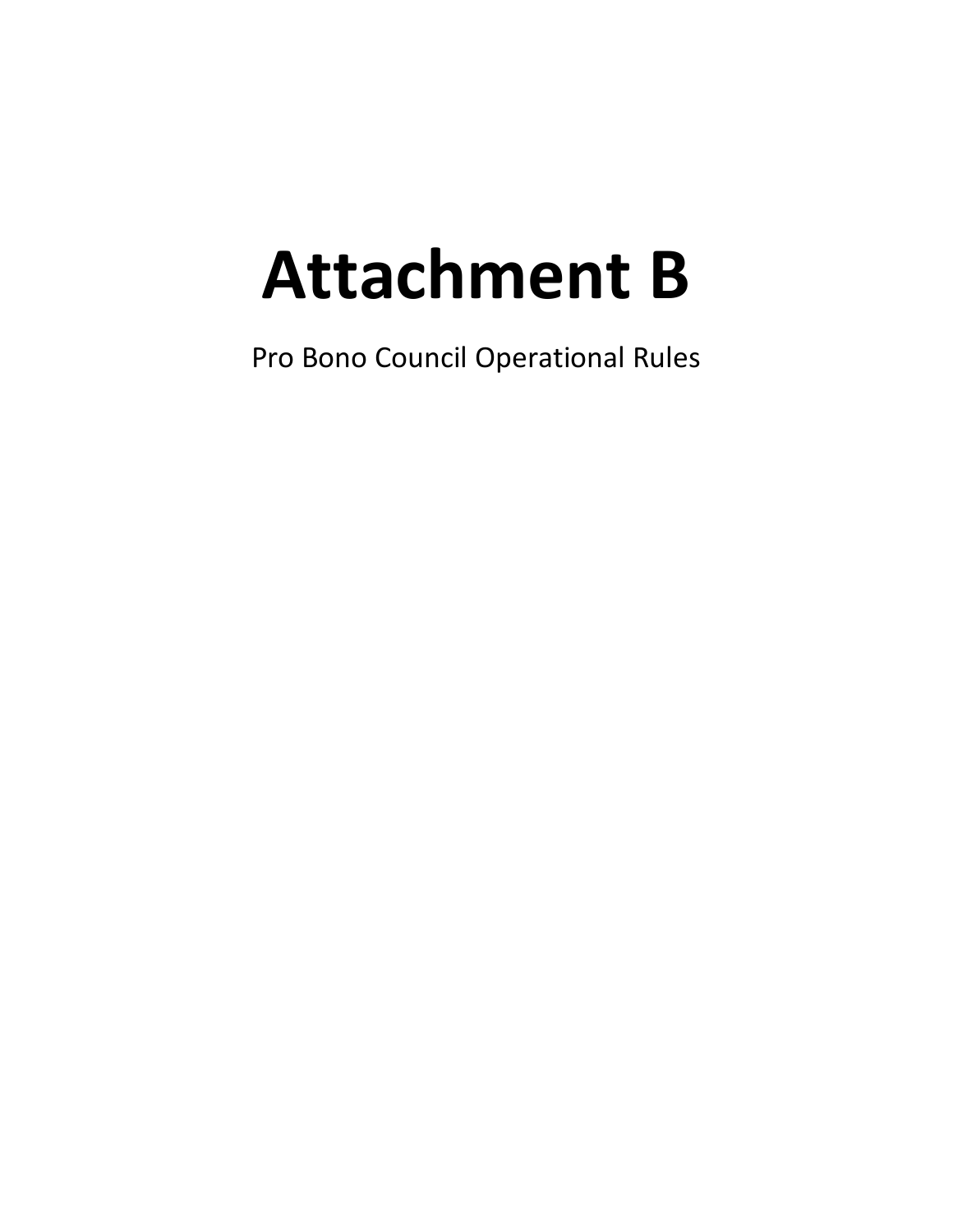## **Pro Bono Council Operational Rules Final 2014**

- I. Pro Bono Council (PBC)
	- a. Composition
		- i. The PBC shall consist of 8-12 members from the statewide pro bono community.
		- ii. The PBC Manager and a liaison from the Access to Justice Board will also participate in the PBC, but will not be voting members.
		- iii. The membership shall reflect geographic and program diversity and may include pro bono program directors, staff, board members, and any other representatives the PBC deems necessary.
		- iv. The PBC recognizes that diversity, beyond geography and program, is vital to its relevance and success, and therefore shall also strive to achieve cultural, ethnic, racial, age, gender, and other forms of diversity when possible.
	- b. Qualifications
		- i. PBC members shall have a demonstrated commitment to, and familiarity with, pro bono programs in Washington State.
		- ii. The PBC may identify other desirable qualifications, which may change from year to year.
	- c. Selection and Appointment
		- i. New PBC members will be nominated by a current PBC member
		- ii. New PBC members shall be appointed by a majority vote of the PBC
	- d. Term
		- i. PBC member terms are as follows:
			- 1. New PBC members will be appointed for an initial one year term.
			- 2. After a member's initial year, subsequent terms will be two years.
			- 3. Members may serve an unlimited number of additional terms beyond their initial term.
		- ii. Mid-term vacancies shall be filled in the same manner as original appointments. The appointee for a mid-term vacancy shall fill the remainder of the vacated term and shall be eligible for reappointment for an unlimited number of additional two year terms.
	- e. PBC member duties

Each PBC member shall use best efforts to:

- i. Attend each PBC meeting;
- ii. Prepare for participation in PBC meetings by reading the meeting materials sent before the meetings; and
- iii. Complete the tasks assigned at PBC meetings.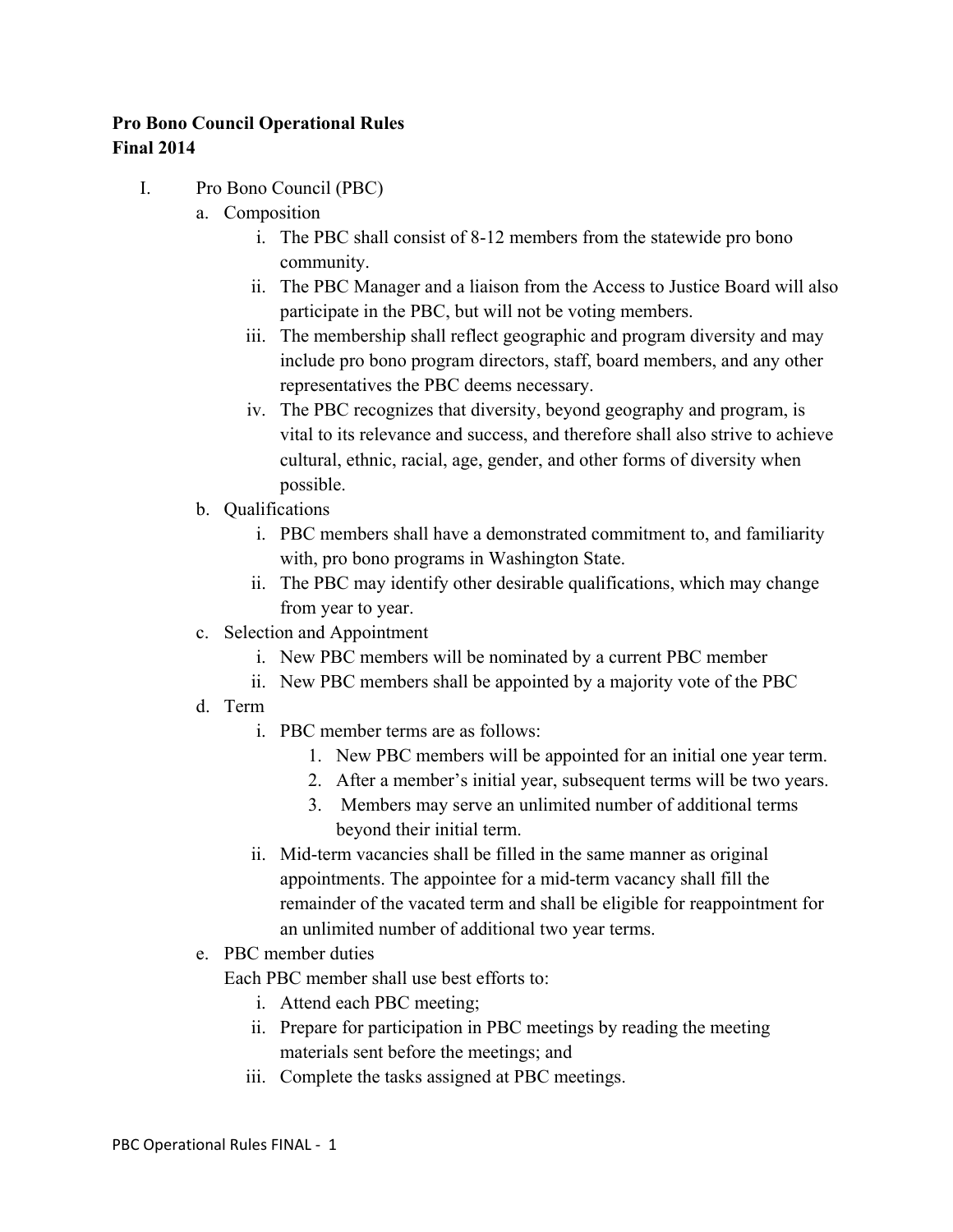f. Removal of Council Members

A Council member may be removed, with cause, by a majority vote of the PBC. Any Council member whose removal has been proposed, shall be given an opportunity to be heard at the PBC meeting.

### II. PBC Meetings

- a. Form of meetings
	- i. Regular meetings shall be scheduled in advance and approved by the PBC. Notice of scheduled meetings will be provided by email at least two weeks in advance of the meeting date.
	- ii. Special meetings may be called by the PBC Manager, PBC Chair, or the Executive Committee upon notice by email or phone.
	- iii. PBC meetings shall be open to pro bono program staff and board members and to other members of the Alliance by invitation.
- b. Frequency

PBC meeting shall be scheduled as often as necessary to conduct the PBC's business, but not less frequently than once a quarter.

c. Attendance

PBC members may attend meetings in person, or via conference call.

d. Quorum

A majority of the PBC Members shall constitute a quorum for any meeting

- e. Decision making
	- i. Decisions shall be made by majority approval of those PBC members in attendance at the time the vote takes place.
- f. PBC Positions and Advisory Opinions
	- i. The PBC may decide to or be called upon to provide an advisory opinion or take a position in representation of the Washington VLPs. The PBC is designed to reflect a diversity of opinions and understands that, due to differences in program size and geographic location, achieving one unified position from the VLPs may not always be possible. When this is the case, the PBC will issue both a majority opinion and any differing opinions that are shared by more than one VLP or council member.

### III. Board Officers

- a. Chair
	- i. Selection

The PBC will be lead by co-chairs. The co-chairs will be selected by the PBC by majority vote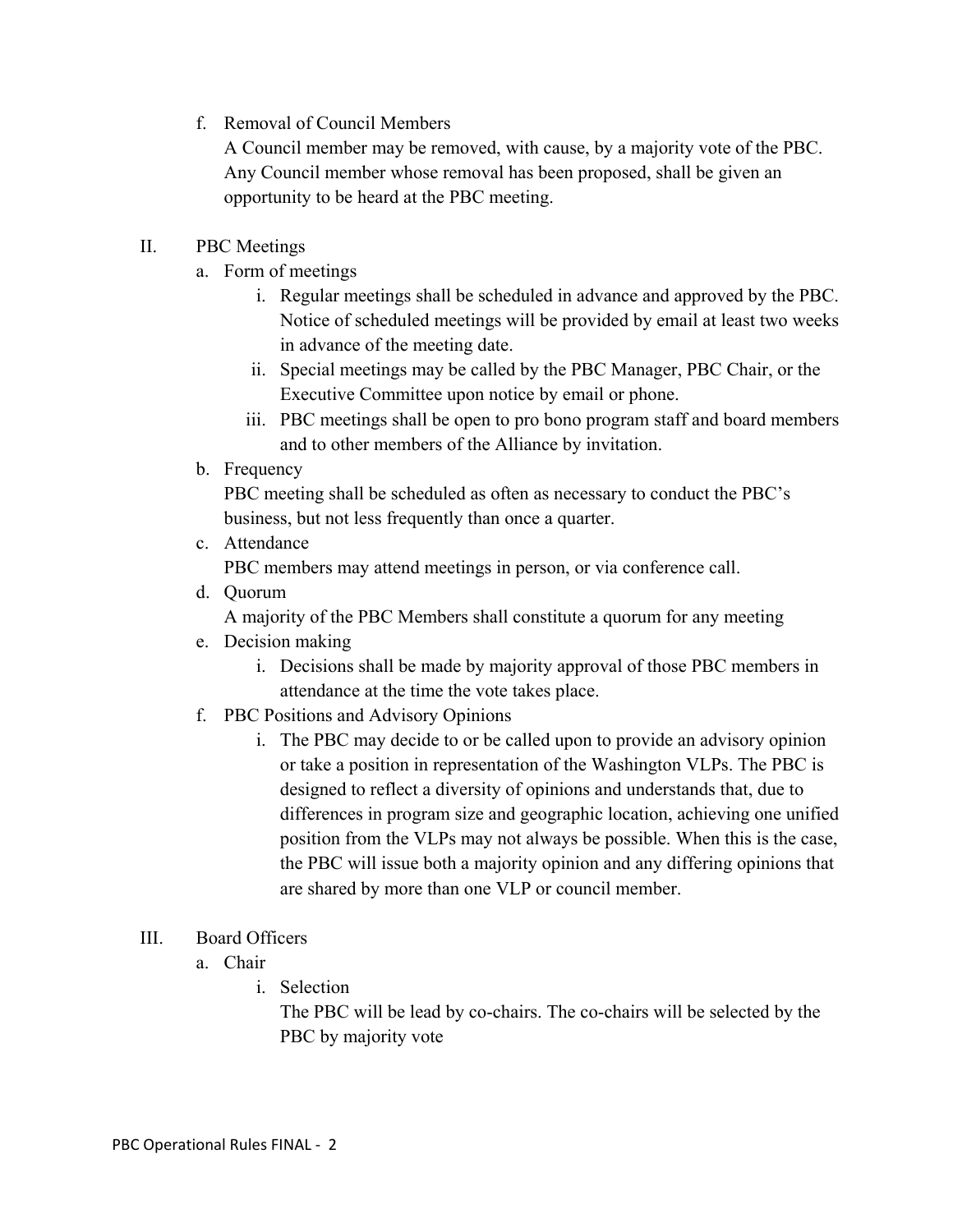ii. Term

The co-chairs shall serve staggered terms of two years each – one term ending on an odd year and the other ending on an even year.

iii. Duties

The co-chairs shall:

- 1. Coordinate with the PBC Manager on meeting schedule, agendas, and facilitation for both the PBC and the PBC Executive Committee, and shall perform these functions in the absence of a PBC Manager
- 2. Serve as a member of the Executive Committee.
- 3. Serve as a means of oversight and communication for the PBC Manager in-between PBC meetings.
- 4. Work with the PBC Manager to ensure the PBC's initiatives are moving forward.
- b. Executive Committee
	- i. Membership

The Executive Committee shall consist of the co-chairs and two additional PBC members selected annually by the PBC. The PBC Manager shall also participate, but shall have no vote.

- ii. Executive Committee meetings
	- 1. Regular meetings shall be scheduled and approved in advance by the Executive Committee. Notice will be provided via email at least two weeks prior to the meeting date.
	- 2. Executive Committee meetings shall take place approximately one week prior to each PBC Meeting
	- 3. Special meetings shall be called by the co-Chairs or PBC Manager with at least 48 hours notice to other Executive Committee **Members**
- iii. Quorum

At least 2 of the 3 Executive Committee members must be in attendance to constitute quorum

iv. Decision making

Decisions shall be made by consensus approval of those Executive Committee members in attendance.

- v. Duties
	- 1. Act on behalf of the PBC on routine business and urgent matters, or otherwise as delegated by the PBC.
		- a. The Executive Committee is only authorized to act on routine matters related to projects already approved by the PBC and on urgent matters for which there is not time to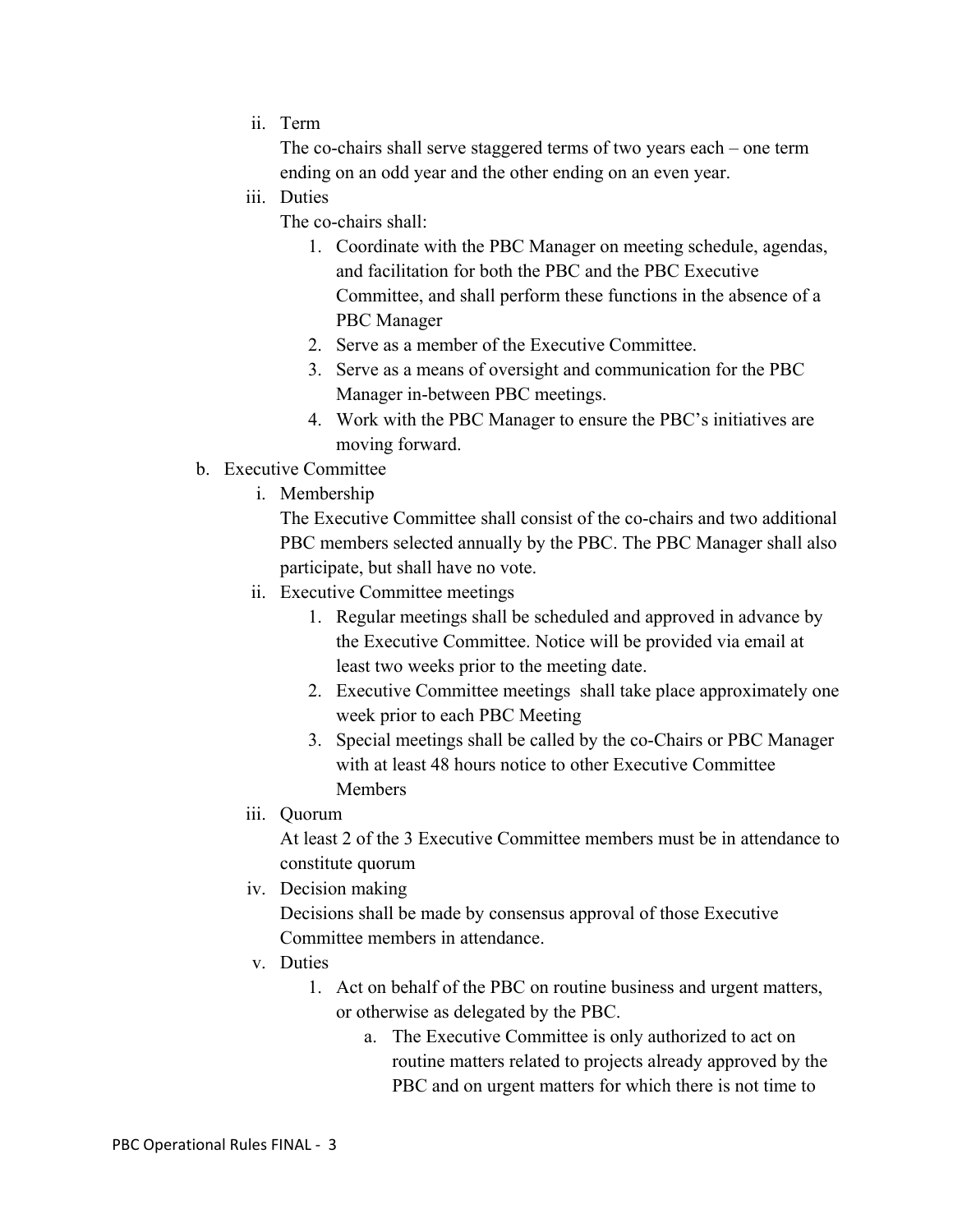schedule a PBC meeting, such as a question or request from the Alliance that has an immediate deadline.

- b. In the event that the Executive Committee calls a special meeting on urgent business, the full PBC will be given notice via email and will be invited to attend or comment.
- 2. Make recommendations to the PBC.
- 3. Approve the agenda for PBC meetings.
- 4. Call special meetings.
- c. Other Committees

Other subcommittees of the board may be established as needed to ensure the PBC's initiatives are moving forward.

- i. Subcommittees will consist of one or more PBC members.
- ii. Subcommittee membership will be on a volunteer basis.
- iii. The PBC Manager will work directly with each subcommittee.
- iv. Subcommittees will meet outside of PBC meetings to work on discrete projects or initiatives and will report back to the Executive Committee and the PBC.

### IV. Amendments

The PBC may amend these operational rules with the affirmative vote of the majority of the entire PBC.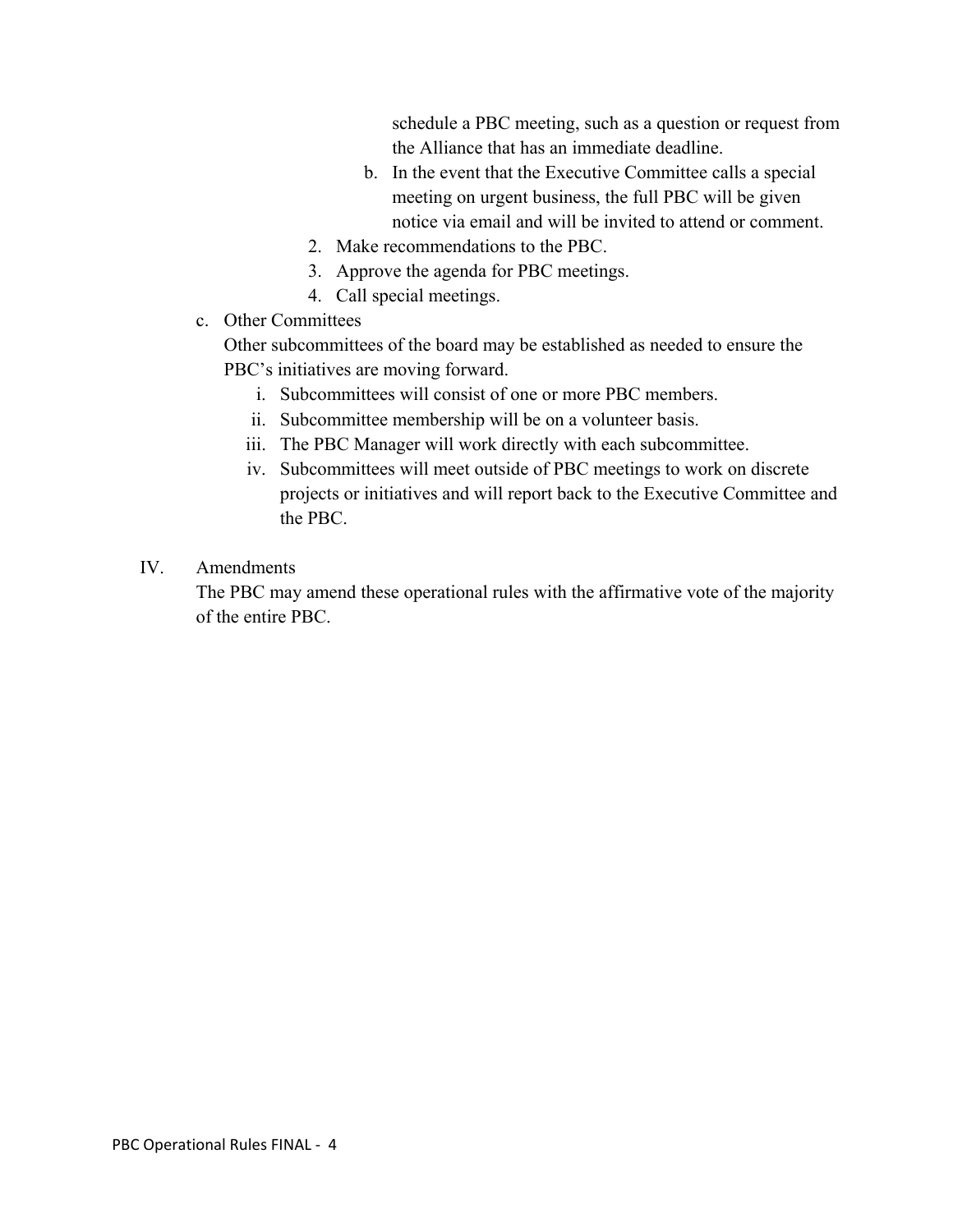# **Attachment C**

Equal Justice Coalition Operational Rules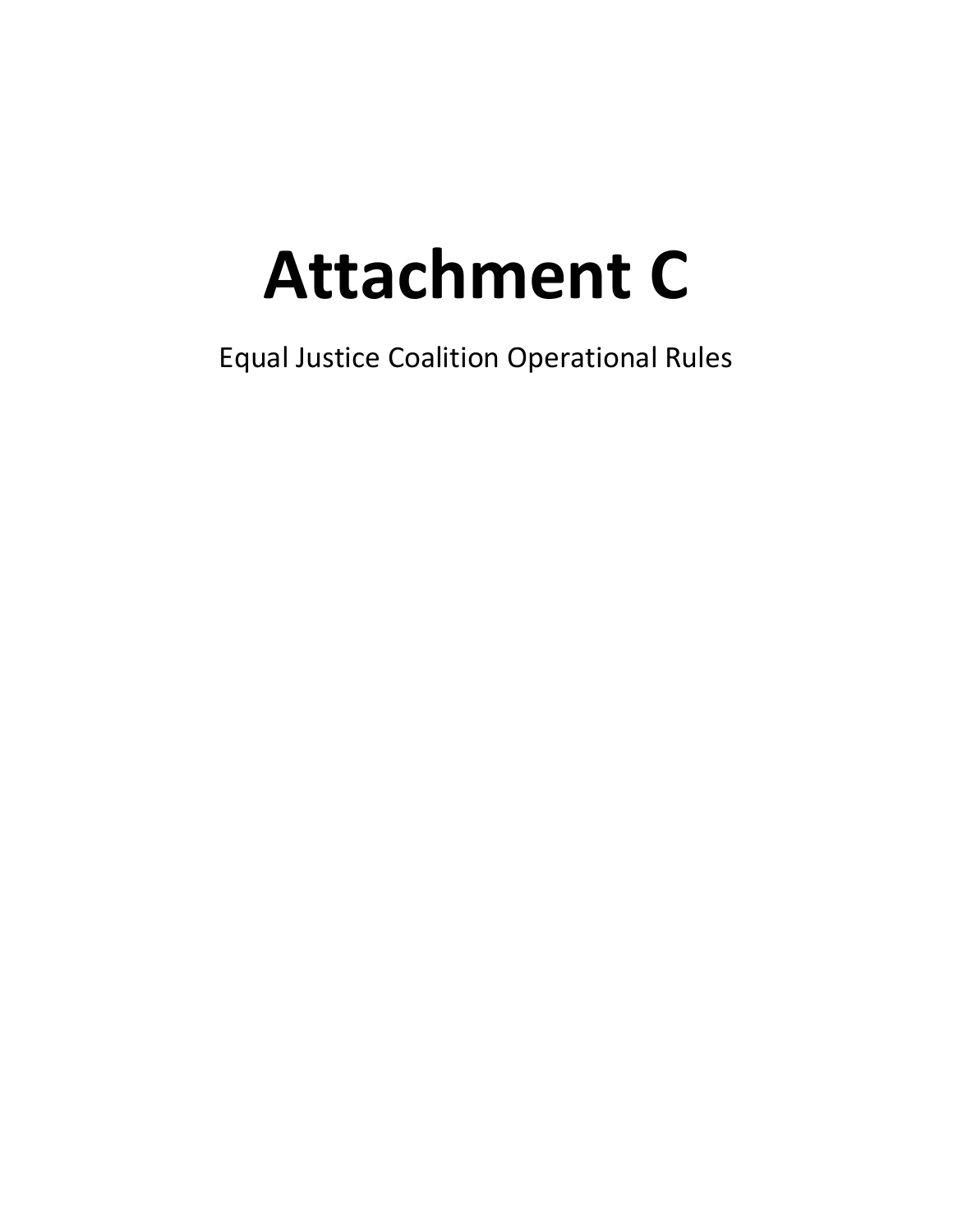

### **Equal Justice Coalition Operational Rules**

- I. Equal Justice Coalition (EJC)
	- a. Composition
		- i. The EJC is an opt-in coalition composed of stakeholders (organizations and individuals in support of civil legal aid) in Washington State.
		- ii. The EJC Executive Committee is composed of:
			- 1. EJC Chair
			- 2. EJC Chair‐elect, if applicable
			- 3. Communications & Advocacy Director of the Legal Foundation of Washington (aka EJC staff)
			- 4. Executive Director of the Legal Foundation of Washington
			- 5. EJC's Contract Lobbyists
			- 6. 1‐2 volunteers, as appointed by the Executive Committee
	- b. EJC stakeholder duties
		- EJC stakeholders shall use best efforts to:
			- i. Attend semi‐annual EJC meetings
			- ii. Prepare for participation in EJC meetings by reading the meeting materials sent before the meetings; and
			- iii. Actively participate in EJC calls‐to‐action and advocacy efforts, as communicated and directed by the EJC Executive Committee.
	- c. EJC Executive Committee member duties

The EJC Executive Committee is responsible for the day‐to‐day operations of the EJC, and Executive Committee members shall use best efforts to:

- i. Deliver timely and informative communications to EJC stakeholders, including but not limited to "Action Alerts," advocacy one‐pagers, and legislative updates
- ii. Meet on a weekly basis while the state legislature is in session to ensure effectiveness of advocacy efforts
- iii. Prepare materials for and facilitate semi-annual EJC meetings; and
- iv. Report to the Access to Justice Board on a monthly basis.
- II. EJC Meetings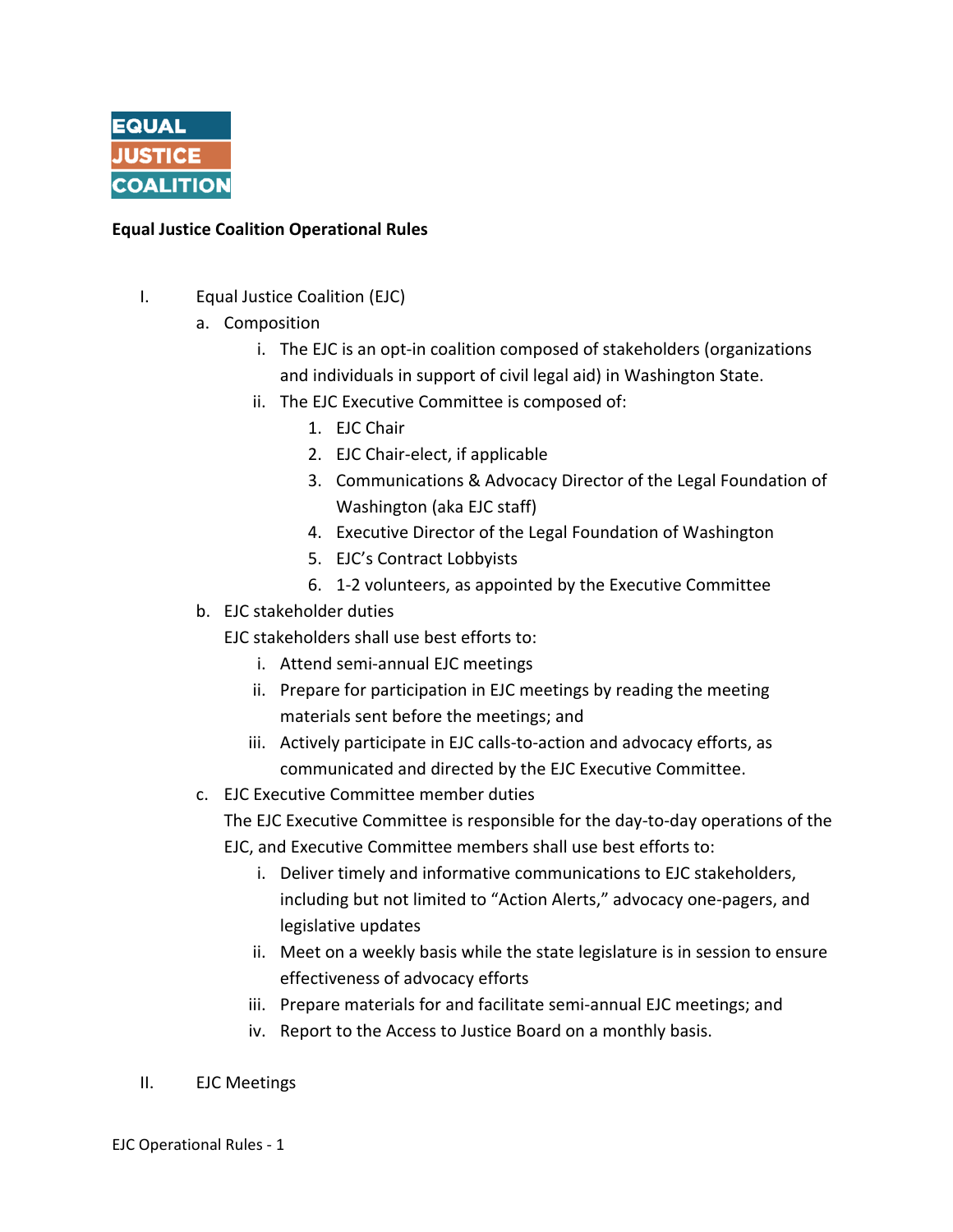- a. Form of meetings
	- i. EJC meetings give stakeholders an opportunity to receive updates from the Executive Committee, provide feedback to the Executive Committee, and make decisions regarding the strategy and focus of upcoming advocacy efforts.
	- ii. EJC meetings are held in‐person and also accessible by phone.
- b. Frequency
	- i. The EJC will convene its stakeholders twice per year. Once after the state legislative session adjourns and once before the next state session begins. The timing of these meetings will vary year to year, depending primarily on the length of the state session.
	- ii. Special meetings may be called by the EJC staff, EJC Chair, or the Executive Committee as a whole.
- c. Decision making
	- i. The EJC strives to make all decisions by consensus of its stakeholders, as the effectiveness of our advocacy is dependent on our unified efforts. As such, decisions will be made by consensus of those EJC stakeholders in attendance during the meetings.
	- ii. In the event that we cannot reach consensus, the Executive Committee will determine course of action.

### III. EJC Chair

- a. Chair
	- i. Selection

The EJC chair will be selected by the Executive Committee and approved by EJC stakeholders

ii. Term

The EJC chair will serve one two year term, beginning in an even year.

iii. Duties

The Chairs shall:

- 1. Coordinate with the EJC staff on meeting schedule, agendas, and facilitation for both the EJC stakeholder meetings and the EJC Executive Committee meetings
- 2. Serve as a member of the Executive Committee.
- 3. Serve as a means of oversight for the EJC staff
- 4. Work with the EJC staff and Executive Committee to ensure the EJC advocacy efforts are moving forward.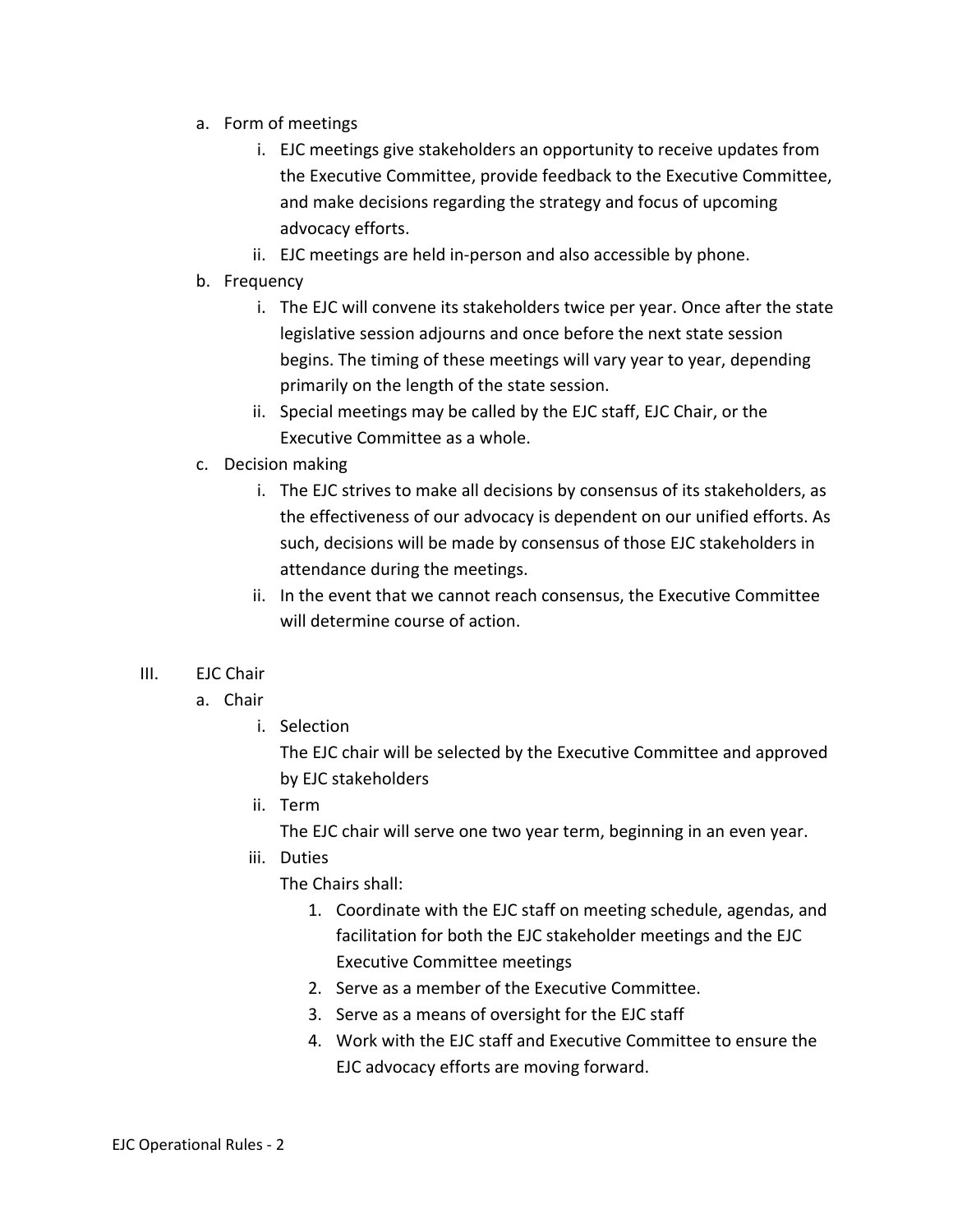## **Attachment D**

Delivery System Committee Operational Rules